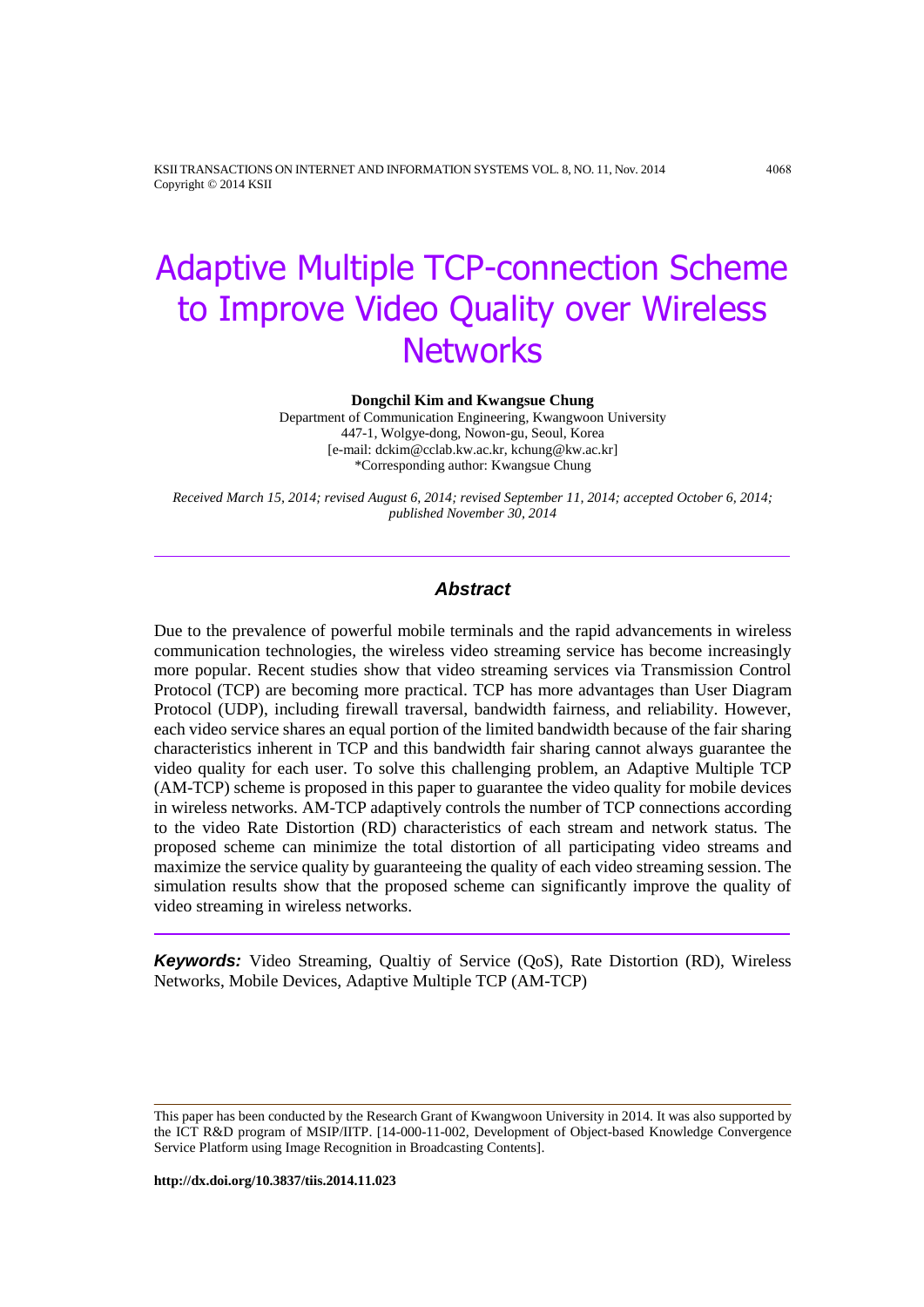## **1. Introduction**

**I**<sup>n</sup> recent years, the display capacity and processing power of mobile devices (e.g., smart phones, smart pads, and personal media players) have improved. Wireless network technologies are also capable of supporting high-rate data services as well as high coverage efficiency. In these environments, video streaming services (e.g., mobile IPTV and video conferencing) have become more popular among various types of multimedia services [1][2]. Video streaming services have several unique characteristics that need to be considered when transmitting video in a congested network or wireless networks. First, video applications are affected by packet losses. Second, they are delay-sensitive. Therefore, video packets are associated with stringent delay constraints by which they must be decoded. Also, since video streaming applications require persistently high bandwidth, low packet loss ratio, and timely packet delivery, guaranteeing Quality of Service (QoS) for video streaming services in wireless networks presents several challenges [3].

To efficiently transmit the video packets, User Datagram Protocol (UDP) rather than Transmission Control Protocol (TCP) was originally preferred. However, UDP is not a congestion-aware protocol since it does not reduce its sending rate in the presence of network congestion, and therefore potentially results in a congestion collapse. Congestion collapse occurs when a router drops a large number of packets due to its inability to handle a large amount of traffic from many senders at the same time  $[4]$ . Recent measurements show that streaming over TCP is becoming practical and popular, including web-based TV, P2P streaming, video sharing websites, and social media systems. The trend of TCP streaming is mainly due to the fact that the deployment and the use of video applications are easier than relying on UDP given the wide use of Network Address Translation (NAT) and firewalls [5]. However, each video streaming service shares the limited bandwidth equitably due to the fair sharing characteristics inherent in TCP. This bandwidth sharing cannot always guarantee the video quality, because the equally allocated bandwidth for each user may be undesirably large or small. To solve this problem, several methods for multiple TCP connections have been proposed, such as Real-time Online Multimedia Environment (TCP-ROME), TCP-FIT, Multiple Adaptive TCP connections for Streaming (MATS), Dynamic MultiPath streaming (DMP-streaming), and Multiple TCP connections (Multi-TCP) [6-10]. However, since these schemes only focus on improving throughput and fairness among flows, without considering video characteristics and wireless network status, they do not guarantee the user perceived quality of video streaming services [11-13].

This paper proposes an Adaptive Multiple TCP (AM-TCP) scheme in order to guarantee the video quality for mobile devices in wireless networks. To adaptively control the number of TCP connections, AM-TCP calculates the optimal rate for each user according to the video Rate Distortion (RD) characteristics for each stream and network status; i.e., the network buffer status and Carrier to Interference and Noise Ratio (CINR). Furthermore, the proposed scheme allocates the number of TCP connections for each user by using a modified max-min fairness algorithm in order to maximize the video quality among streaming services in the case where a lack of available bandwidth occurs. Also, AM-TCP can minimize the total distortion of all participating video streams and maximize the service quality by guaranteeing the quality of each video streaming. The remainder of this paper is organized as follows. An overview of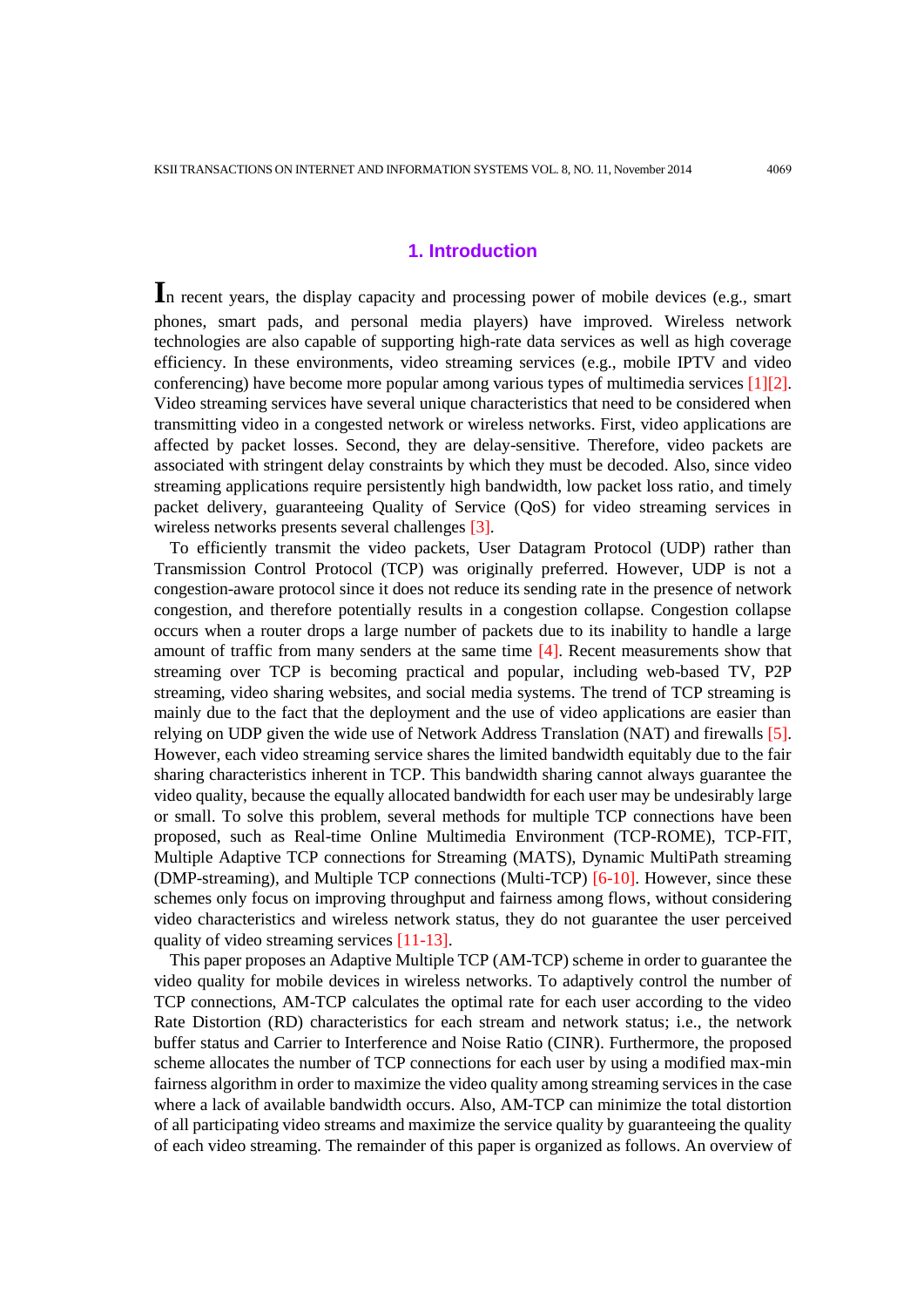the disadvantages of TCP for multimedia streaming and the existing multiple TCP connection schemes are discussed in Section 2. In Section 3, this paper describes the concepts and algorithms introduced in AM-TCP. Simulation results are described in Section 4 and the concluding remarks are given in Section 5.

## **2. Related Work**

## **2.1 Disadvantages of TCP for Multimedia Streaming**

TCP, a well-known congestion control scheme, is a transport layer protocol used by various applications that require guaranteed delivery in the Internet. TCP provides congestion control that attempts to maximize the throughput, whereas it prevents the network collapse. TCP uses a congestion window to send packets based on an Additive Increase Multiplicative Decrease (AIMD) algorithm. However, TCP is unsuitable for multimedia streaming due to its fluctuating throughput and its lack of precise rate control. It is also designed for end-to-end reliability and fast congestion avoidance. To provide end-to-end reliability, a TCP sender retransmits the lost packets based on the packet acknowledgment from a TCP receiver [7]. These packet retransmissions cause an increase of Round Trip Time (RTT). This has led to a degradation of total throughput and system performance. Also, the throughput fluctuation of TCP is attributed to the reduction of the sending rate by half upon detection of a loss event. To alleviate this throughput fluctuation, TCP can be modified to reduce the sending rate by a small factor less than a half upon detection of a loss. However, various disadvantages are associated with these approaches. First, these changes affect all TCP connections and must be performed by recompiling the OS kernel of the sender. Second, changing the decreasing multiplicative factor may potentially lead to the instability of TCP. Third, it is not clear how these factors can be changed to dynamically control the sending rate. To address these disadvantages, several studies have been proposed to research the multiple TCP connection schemes. These schemes can achieve higher throughput and precise rate control to dynamically distribute streaming data over multiple TCP connections.

## **2.2 Schemes for Multiple TCP Connections**

Many researches have been carried out to study the multiple TCP connection schemes shown in **Table 1**. TCP-ROME is a parallel TCP-based streaming protocol for real-time multimedia performed by establishing multiple TCP connections from multiple servers to a single user [6]. TCP-ROME is readily applicable to many applications without re-implementations. Furthermore, it coordinates the media streaming at the granularity of individual segments over the different connections and merges them at the receiver. TCP-ROME also ensures that media segments are transmitted over these connections where the bandwidth and delay conditions promise a timely delivery. If segments are lost or expected to be delivered late, TCP-ROME can re-request the segments over alternative connections.

Multi-TCP was proposed to provide multimedia streaming over the Internet [7]. The aim of Multi-TCP is to provide resilience against short-term insufficient bandwidth by using multiple TCP connections for the same application. Furthermore, Multi-TCP enables the application to achieve and control the sending rate during periods of congestion, which in many cases cannot be achieved using a single TCP connection. Finally, the Multi-TCP algorithm is implemented at the application layer, and hence kernel modification to TCP is not necessary. The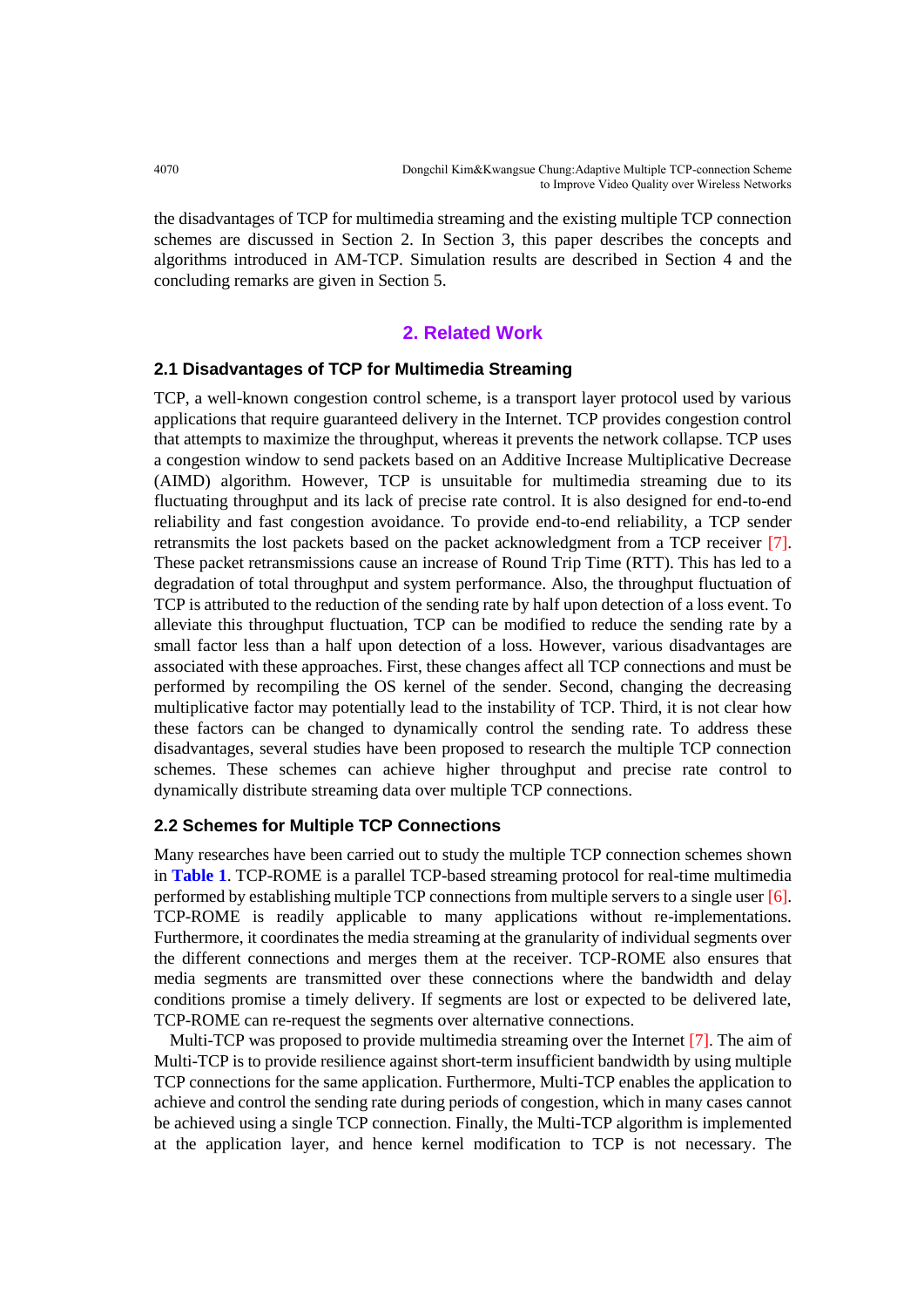application can achieve the desired throughput by using Multi-TCP in many scenarios, which cannot be achieved using the traditional single TCP approach.

TCP-FIT is a novel TCP congestion control algorithm for heterogeneous networks that contain Bandwidth Delay Product (BDP) links and wireless links [8]. TCP-FIT was inspired by parallel TCP, but with the important distinctions of only one TCP connection with one congestion window is established for each TCP session, and no modifications to other layers of the end-to-end system need to be made. In TCP-FIT, the AIMD mechanism is employed to directly adjust the congestion window. However, the decreasing factor of TCP-FIT uses *2/*(*3N+1*) instead of *1/2N* in the Multi-TCP when a packet loss occurs. It helps maintain the throughput of the TCP-FIT flows. *N* is the number of TCP sessions.

| <b>Schemes</b>          | <b>Type of</b><br><b>TCP</b><br><b>Connections</b> | Goal                                           | <b>Multimedia</b><br><b>Support</b>                              | <b>Video RD</b><br><b>Awareness</b> | <b>Wireless</b><br><b>Channel</b><br><b>Awareness</b> |
|-------------------------|----------------------------------------------------|------------------------------------------------|------------------------------------------------------------------|-------------------------------------|-------------------------------------------------------|
| <b>TCP-ROME</b><br>[6]  | Multiple<br>connections                            | Improving<br>throughput and<br>timely delivery | Less bandwidth<br>fluctuation and<br>guarantee delay<br>deadline | N <sub>0</sub>                      | N <sub>0</sub>                                        |
| Multi-TCP<br>$[7]$      | Multiple<br>connections                            | Improving<br>throughput                        | Less bandwidth<br>fluctuation and<br>pre-buffering               | N <sub>0</sub>                      | N <sub>0</sub>                                        |
| <b>TCP-FIT</b><br>[8]   | Multiple<br>connections                            | Improving<br>throughput<br>and fairness        | No                                                               | N <sub>0</sub>                      | N <sub>0</sub>                                        |
| DMP-strea<br>$\min$ [9] | Multiple<br>connections                            | Improving<br>throughput                        | Less bandwidth<br>fluctuation and<br>pre-buffering               | N <sub>0</sub>                      | No                                                    |
| <b>MATS</b> [10]        | Multiple<br>connections                            | Guaranteeing the<br>video quality              | Playout buffer<br>consideration                                  | N <sub>0</sub>                      | N <sub>0</sub>                                        |

**Table 1.** Characteristics of existing multiple TCP connection schemes

DMP-streaming is a simple and practical multipath TCP-based streaming scheme [9]. It dynamically distributes packets over multiple paths to accommodate bandwidth fluctuations by implicitly inferring the available bandwidths on these paths. DMP-streaming is simple in that it requires no explicit probing and feedback on network bandwidths. It does not perform any error recovery (e.g., using redundant packets and coding) or rate adaptation at the application level. DMP-streaming can also be used regardless of whether or not the multiple TCP flows share bottleneck links. Although this scheme can prevent short-term bandwidth fluctuation, it cannot properly handle the long-term decrease in available bandwidth caused by the fair-share characteristics of TCP. This is because it uses a fixed number of TCP connections for a streaming session regardless of the video RD characteristics and current network status.

To guarantee the quality of each streaming session, the MATS scheme is proposed [10]. MATS guarantees the quality of each streaming session in the face of long-term streaming bandwidth decrease, due to the bandwidth fair-share characteristics of TCP, whereas it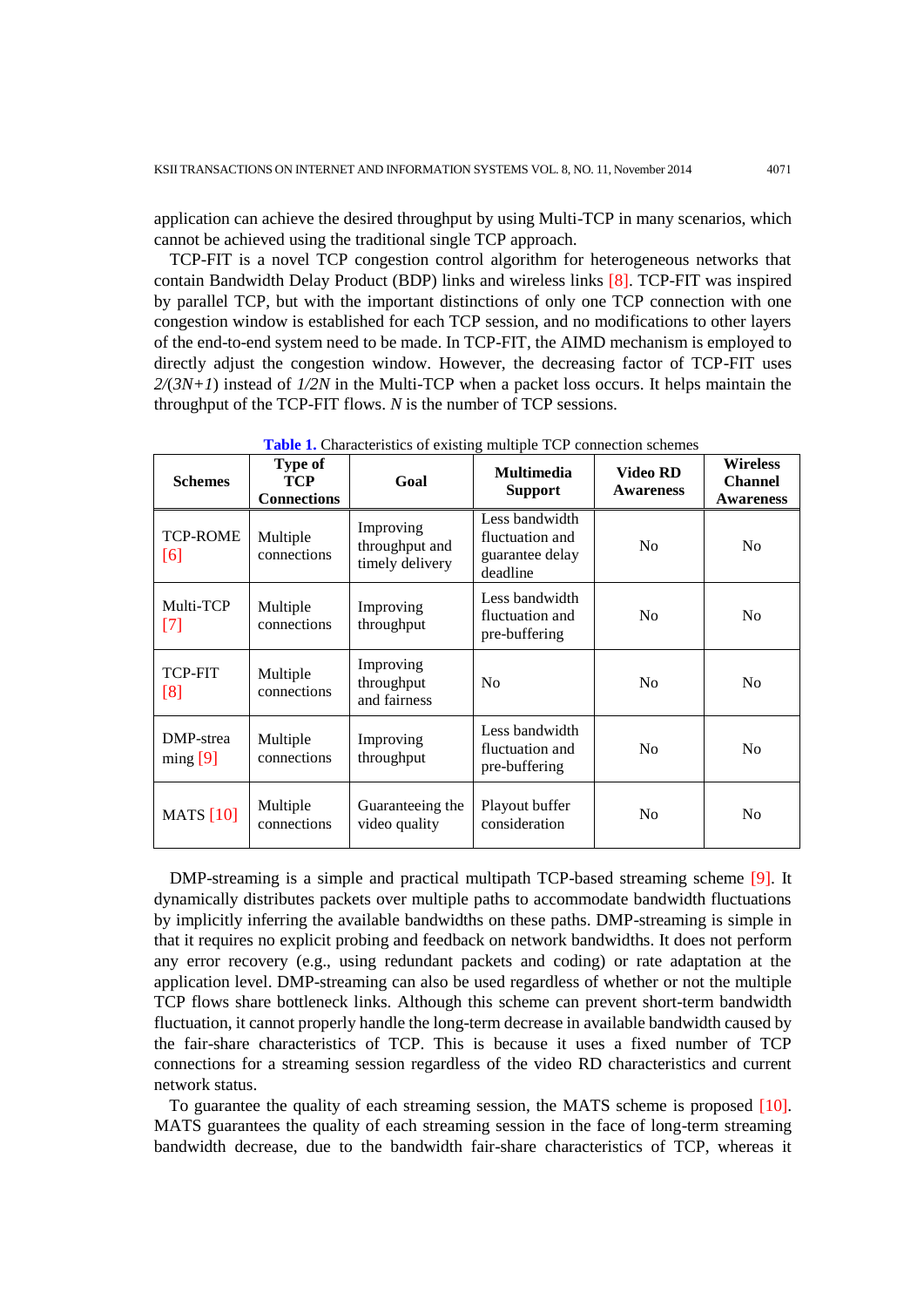maintains fairness of quality with other services. To achieve these goals, multiple auxiliary TCP connections are adaptively created when bandwidth shrinkage is detected. The creation of the auxiliary TCP connections is controlled by the server according to the Playout Buffer (PoB) status of a streaming user. However, this scheme focuses on improving throughput and fairness without specifically considering the characteristics of the streaming video such as video RD. These have led to a significant degradation on media quality for users in wireless networks. The importance of RD optimized rate allocation has been recognized in this study for multiplexing multiple video streams over a common bottleneck link. The majority of such schemes is centralized in nature, and requires knowledge of video RD information of all participating streams. To guarantee the video quality for each user in wireless networks, the AM-TCP scheme adaptively controls the number of TCP connections for the users according to the video RD characteristics of each stream and network status.

## **3. Adaptive Multiple TCP (AM-TCP) Scheme**

This section presents the proposed Adaptive Multiple TCP (AM-TCP) scheme to improve video quality for mobile devices in wireless networks. To guarantee the quality of video streaming services, the proposed scheme adaptively controls the number of TCP connections for users according to the video RD characteristics for each stream and network status. To achieve this goal, the proposed scheme consists of an optimal rate calculation and TCP connection control algorithm for improving the user perceived quality of video streaming.

## **3.1 Architecture of AM-TCP Scheme**

**Fig. 1** shows the architecture of AM-TCP in wireless network environments. The proposed scheme calculates the optimal rate and adjusts the number of TCP connections in a server. For this purpose, the information relating to QoS control is periodically exchanged between a server and users. Also, AM-TCP uses the video RD characteristics of all participating streams to reduce quality fluctuation for each stream. A Base Station (BS) estimates the wireless channel status for each mobile user and sends it to the server.



**Fig. 1.** Architecture of AM-TCP scheme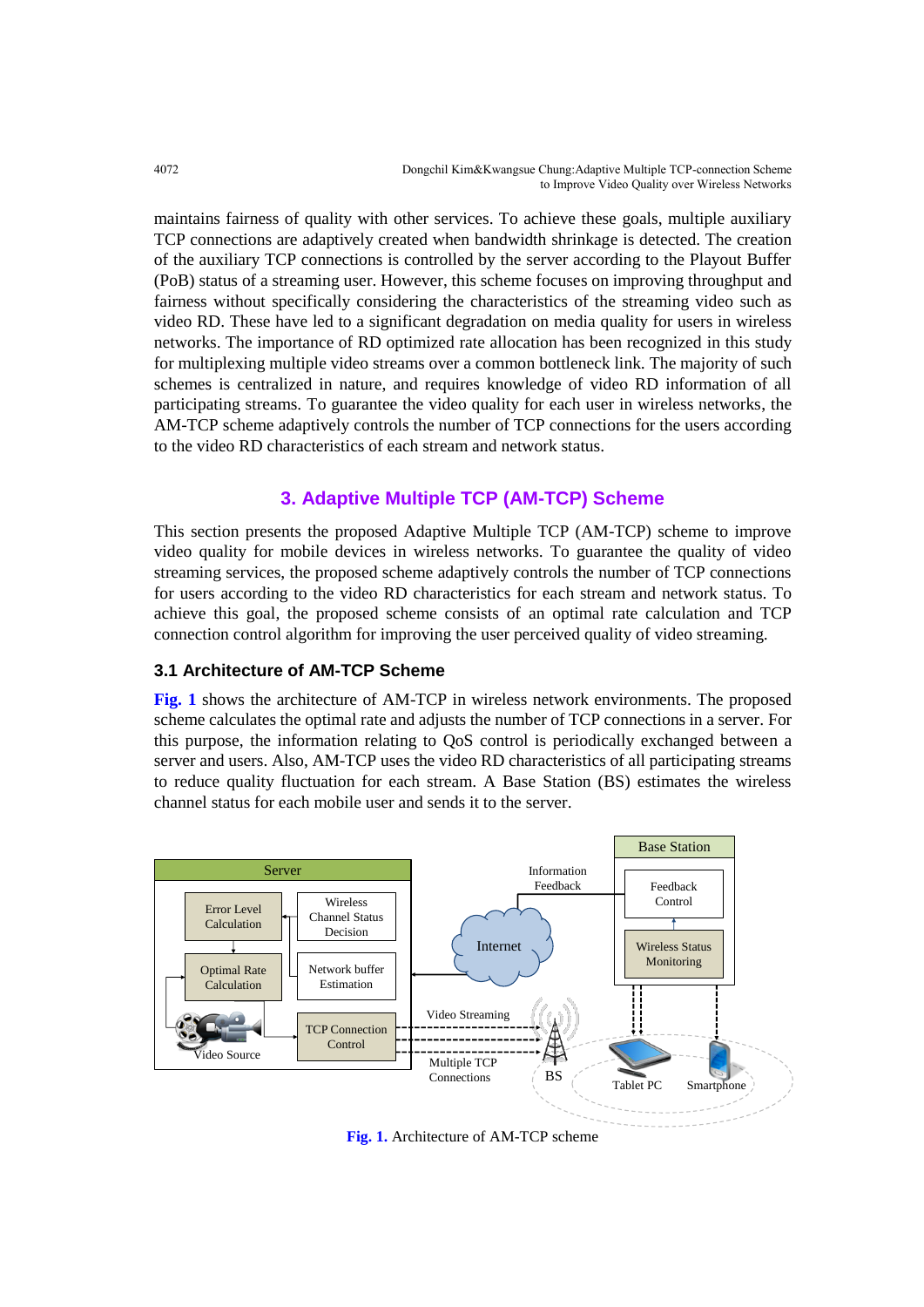- The Error Level Calculation (ELC) module determines the network error level based on network buffer status and CINR for mobile users. The server periodically estimates the number of outstanding packets in the network buffer and CINR.
- The Optimal Rate Calculation (ORC) module determines the optimal rate for each stream according to the video RD characteristics and error level. When multiple video streams compete for shared network resources, it is desirable that allocated rates reflect their respective video RD characteristics and network status.
- The TCP Connection Control (TCC) module controls the number of TCP connections for each user based on the calculated optimal rate. When the sum of the number of TCP connections based on the optimal rate for each user falls below the available number of TCP connections, TCC computes the number of TCP connections using modified max-min fairness.
- The Wireless Status Monitoring (WSM) module estimates the CINR of each user and relays it to the Wireless Channel Status Decision (WCSD) module in the server.

## **3.2 Optimal Rate Calculation**

Existing multiple TCP connection schemes typically aim at allocating an equal rate among competing flows, with the underlying assumption that they bear the same rate utility function. However, this bandwidth fair sharing cannot always guarantee the user's perceived quality due to specific requirements for video streaming services. To guarantee the quality of video streaming services, AM-TCP shares the bandwidth among competing video streams by adapting the rate of each video stream according to its video RD characteristics and network status; i.e., the network buffer condition and CINR.

In **Fig. 2**, a video coding algorithm focuses on the tradeoff between the distortion and bit rate, where a decreasing distortion usually corresponds to an increasing rate and vice-versa. To allocate the rate for each video stream, AM-TCP calculates the optimal rate between increasing the rate to reduce video distortion and decreasing the rate to reduce the network error. A higher network error leads to a lower allocated rate whereas a lower network error encourages a higher video rate. Furthermore, the same value of network error level leads to different optimal rates for video streams that have different video RD parameters. This can be formulated as in (1).  $r_i^*$  is the optimal rate of video stream *i*,  $d_i(r_i)$  denotes the video RD function for each video stream *i*,  $E_i$  is the network error level of each user *i*, and  $r_i$  is the rate of video stream *i*.

$$
r_i^* = \arg\min_{r_i} [d_i(r_i) + E_i \times r_i]
$$
 (1)

The proposed scheme adopts the parametric model for characterizing the video RD tradeoff [14]. The parameters  $d_i^0$ ,  $r_i^0$ , and  $\Theta_i$  are fitted from the empirical video RD points of a pre-encoded video stream *i*.  $d_i^0$  is the distortion for each encoded video stream. It is measured as the Mean Squared Error (MSE) between original and re-constructed pixel values. The MSE distortion typically decreases nonlinearly with increasing rate,  $r_i^0$ .  $\theta_i$  is the video RD factor. These can be fitted to a parametric video RD model as in (2). These parameters are affected by factors including the coding scheme, the encoder configuration, and the video scene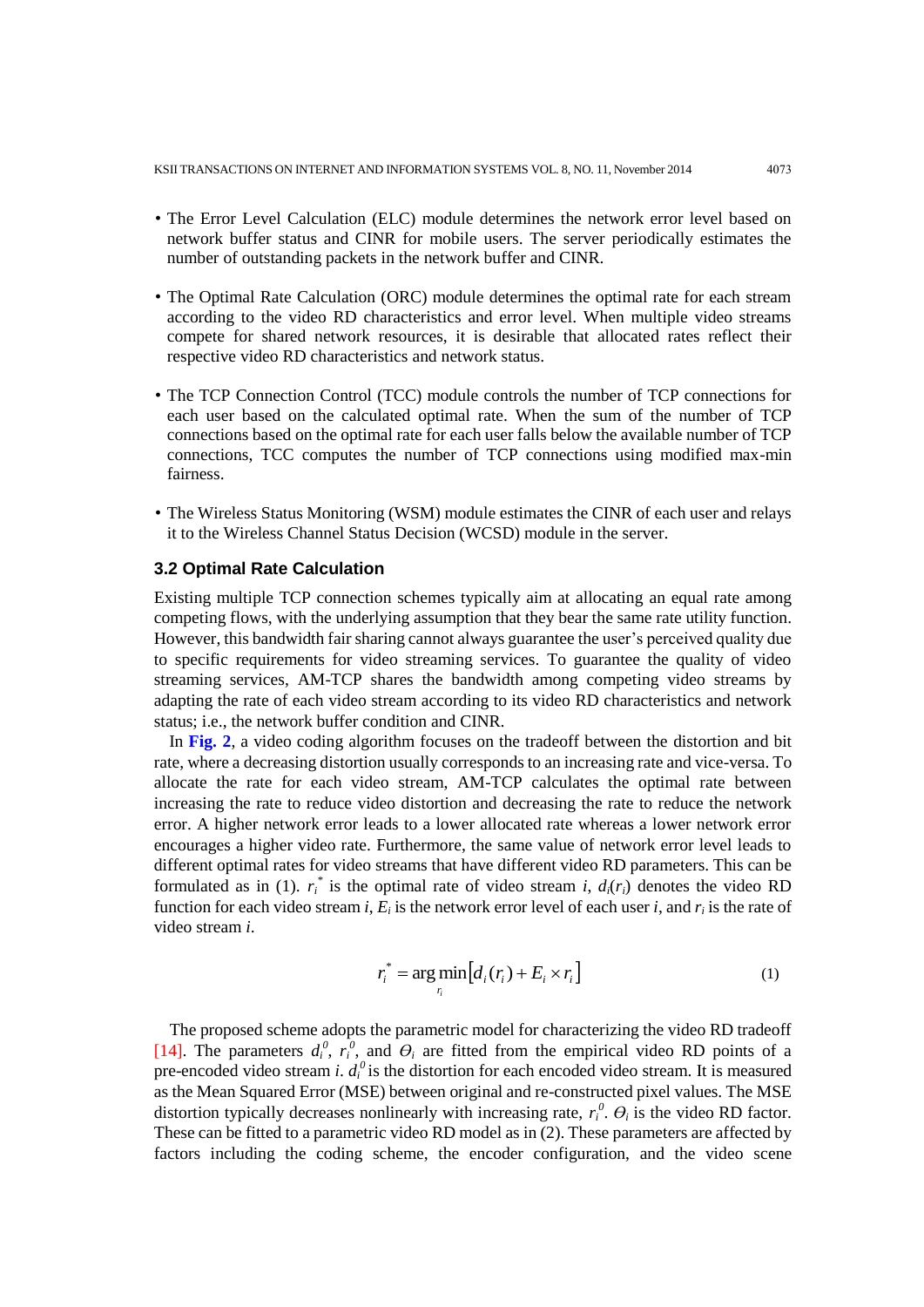complexity. They are also updated periodically to track the changes of contents in the video stream, typically once for every Group of Pictures (GOP) [11][12].



To calculate the optimal rate for each user  $i$ , the ELC module computes the  $E_i$  as shown in **Fig. 3**. The ELC module uses the number of outstanding packets in the network buffer and CINR. When the level of the current network status for each user *i*,  $N_i^*$ , is lower than the minimum level of network status, *Nmin*, the error level is *Emin*. If the level of the current network status is higher than the maximum level of the network status, *Nmax*, the error level is the maximum error level,  $E_{max}$ . On the other hand, when  $N_{min} < N_i^* < N_{max}$ , the error level is proportionally increased as in (3). For simulations, this scheme obtained two threshold factors of the error levels where  $E_{min} = 1$  and  $E_{max} = 10$ .

$$
E_{i} = \left[ \frac{E_{\text{max}} - E_{\text{min}}}{N_{\text{max}} - N_{\text{min}}} \times (N_{i}^{*} - N_{\text{min}}) + E_{\text{min}} \right]
$$
(3)

To calculate the current network status level, the proposed scheme first estimates the number of outstanding packets in the network buffer as in  $(4)$ .  $O_i$  denotes the estimated number of outstanding packets that are currently queued in the network buffer, and are calculated in a way that is similar to existing delay-based TCP and hybrid TCP variants. *RTTi,avg* is the average RTT of the current updating period, *RTTi,min* is the minimal observed RTT.

$$
O_i = (RTT_{i,avg} - RTT_{i,min}) \times \frac{W_{i,avg}}{RTT_{i,avg}}
$$
\n(4)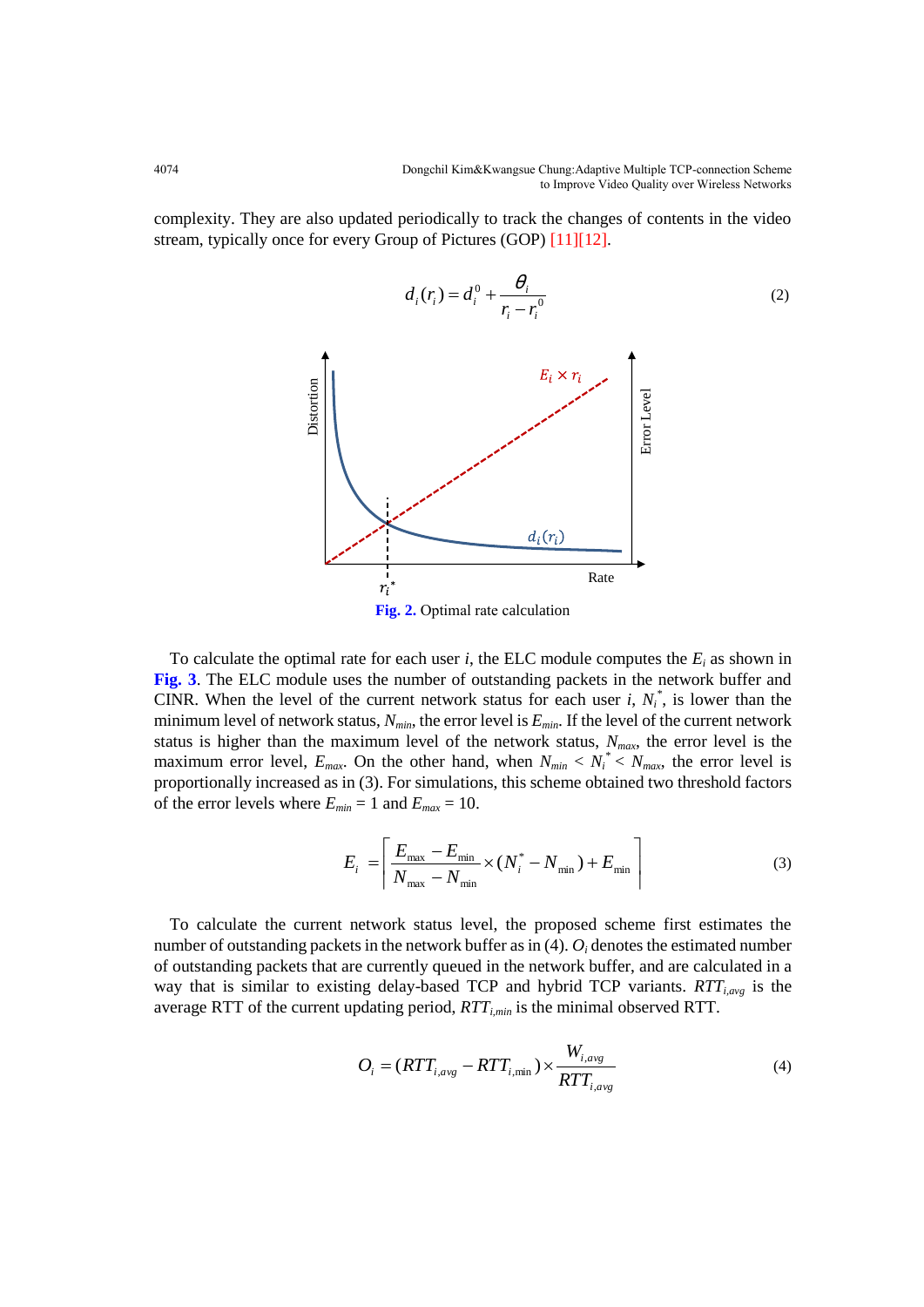

*RTTi,avg* - *RTTi,min* represents the estimated queuing delay. Since a TCP session sends w packets during a RTT, *Wi,avg / RTTi,avg* could be considered as the current TCP session's transmission rate. *Wi,avg* is the average window size. The proposed scheme then calculates the weighted value of wireless channel status,  $W_i$ , according to the CINR. The weighted value will be chosen according to the following criteria:

$$
W_{i} = \begin{cases} 0, & CINR_{i} > CINR_{\text{max}} \\ 1, & CINR_{i} < CINR_{\text{min}} \\ \frac{CINR_{\text{max}} - CINR_{i}}{CINR_{\text{max}} - CINR_{\text{min}}}, & otherwise \end{cases}
$$
(5)

When the current CINR, *CINR<sup>i</sup>* , is higher than the maximum CINR, *CINRmax*, the weighted value is 0. On the other hand, if the current CINR is lower than the minimum CINR, *CINRmin*, the weighted value is 1. Otherwise, the weighted value is calculated by CINR levels. The CINR according to the Modulation and Coding Scheme (MCS) level and the corresponding Physical data Rate (RPHY) is summarized as shown in **Table 2**. AM-TCP used the threshold factor of the CINR where *CINRmin* = -1dB and *CINRmax* = 26dB.

AM-TCP calculates the network status,  $N_i$ , based on the number of outstanding packets in the network buffer and weighted value based on CINR for each user as in (6). To obtain a more stable network status value, the smoothed current network status,  $N_i^*$ , is calculated by using the Exponentially Weighted Moving Average (EWMA) method as in (7). The weight *k* determines the reflection ratio of the current measured network status. For k=8, this gives weights of  $\omega_1$ ,  $\omega_2$ ,  $\omega_3$ ,  $\omega_4$ = 1;  $\omega_5$ = 0.8,  $\omega_6$ = 0.6,  $\omega_7$ = 0.4,  $\omega_8$ = 0.2.

$$
N_i = \left[ O_i + (O_i \times W_i) \right] \tag{6}
$$

$$
N_i^* = \left\lceil \frac{\sum_{j=0}^{k-1} N_i(j) \times \omega_{j+1}}{\sum_{j=0}^{k-1} \omega_{j+1}} \right\rceil
$$
 (7)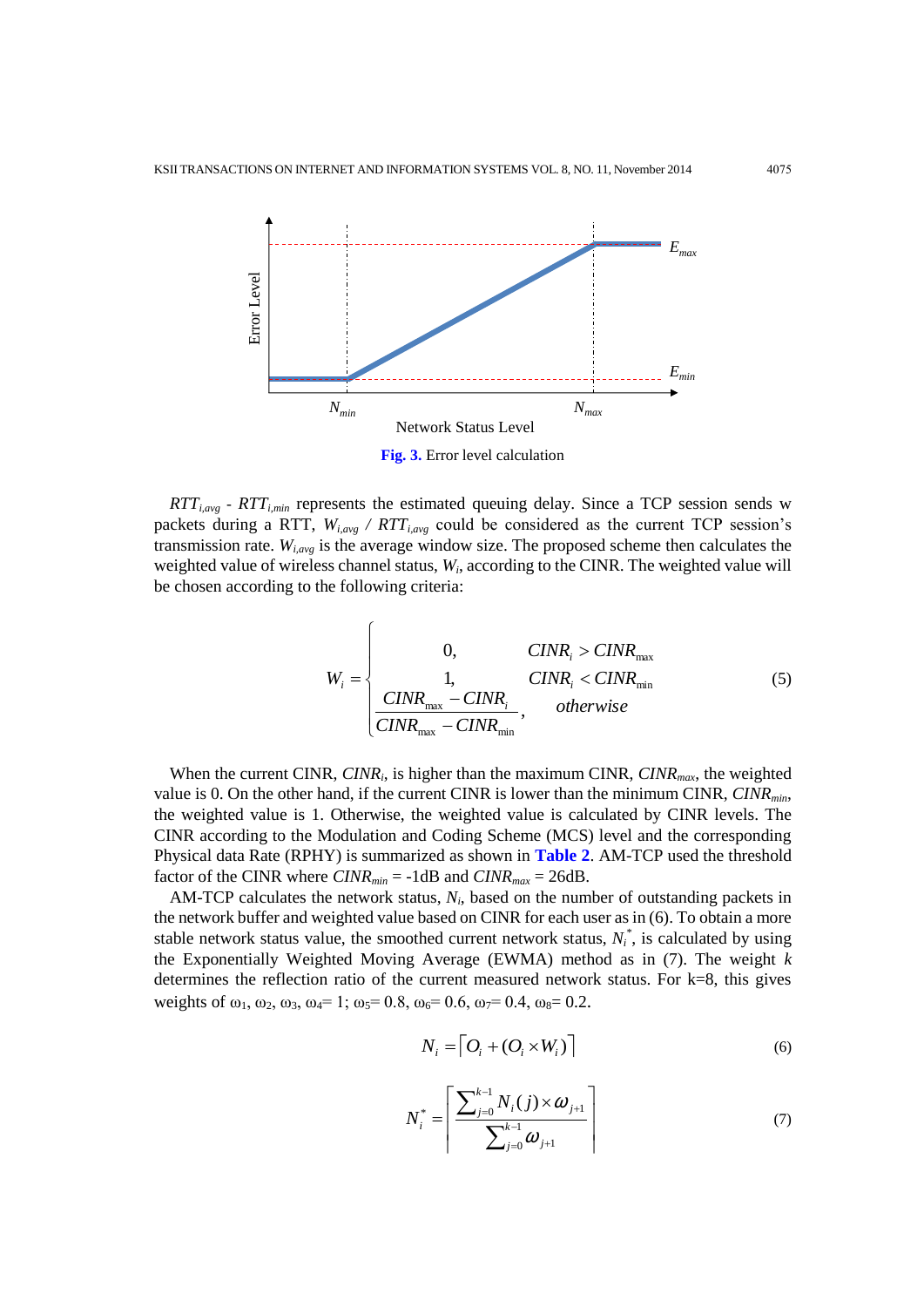4076 Dongchil Kim&Kwangsue Chung:Adaptive Multiple TCP-connection Scheme to Improve Video Quality over Wireless Networks

| $CINR$ $(dB)$ | <b>Modulation</b> | <b>Coding Rate</b> | <b>RPHY</b> (Mbps) |
|---------------|-------------------|--------------------|--------------------|
| 26            | 64-QAM            | 5/6                | 18.43              |
| 23            | 64-QAM            | 3/4                | 16.59              |
| 20            | 64-QAM            | 2/3                | 14.74              |
| 18            | 16-QAM            | 5/6                | 12.29              |
| 16            | $16-QAM$          | 3/4                | 11.05              |
| 14            | $16-QAM$          | 2/3                | 9.83               |
| 12            | $16-QAM$          | 1/2                | 7.37               |
| 10            | <b>QPSK</b>       | 2/3                | 4.91               |
| 6             | <b>QPSK</b>       | 1/2                | 3.69               |
| 3             | <b>QPSK</b>       | 1/3                | 2.46               |
| 1             | <b>QPSK</b>       | 1/6                | 1.23               |
| $-1$          | <b>QPSK</b>       | 1/12               | 0.61               |

**Table 2.** Physical data rate with CINR level

## **3.3 Allocation of the Number of TCP Connections**

A fixed number of TCP connections may be unnecessarily large or small. If the network error level is high, the algorithm can reduce the number of TCP connections for each user. Similarly, if the network error level is low, the algorithm can increase the number of TCP connections to obtain the desired throughput, whereas it improves the media quality of video streaming. To guarantee fairness of services, whereby no users receive higher quality of services than requested, the proposed AM-TCP algorithm should consider the video RD characteristics for adjusting the number of TCP connections. Users with unsatisfied demands split the remaining resource in proportion to their weights. In this section, the proposed scheme allocates the number of TCP connections dynamically depending on the video RD characteristics and network error level as shown in **Fig. 4**.



**Fig. 4.** Allocation of the number of TCP connections for each user using the modified max-min fairness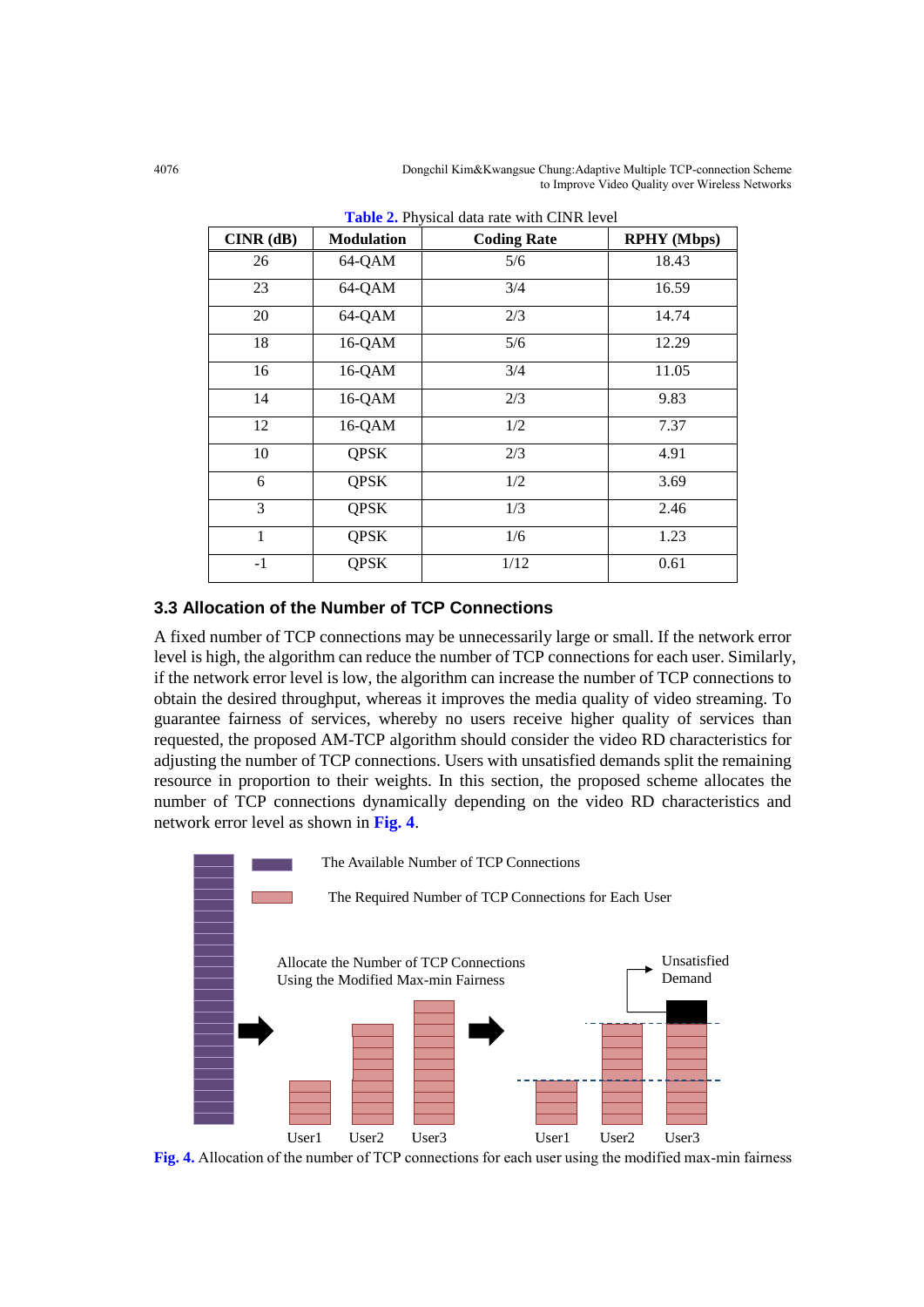**Fig. 5** shows the pseudo code for the allocation of the number of TCP connections for each user. If the sum of the number of TCP connections according to the rate for video streams, *∑i n = -*  $\frac{d}{dt}$   $[r_i^* / TC_{\text{rate}}]$ , falls below the available number of TCP connections,  $\left[ (C_l - \sum_{i=1}^{n} C_i)^2 \right]$ *= -*  $\int_0^1 r_i$ <sup>'</sup>) /  $TC$ <sub>rate</sub> $\int$ , the server calculates the number of TCP connections for users based on the calculated optimal rate for each stream.  $C_l$  denotes the capacity of the bottleneck link,  $\sum_i^n$ *= -*  $\int_0^1 r_i$  is the rate of all non-video streams traversing that link, *n* is the total number of TCP connections, and *TCrate* is the rate of one TCP connection. On the other hand, when the sum of the number of TCP connections for each user is higher than the available number of TCP connections, the server adjusts the number of TCP connections that use the modified max-min fairness algorithm. The max-min fairness is one of the most widely used fairness concepts for resource sharing in communication networks. It also satisfies many intuitive fairness properties. The principle of max-min fairness is to allocate network resources in such a way that the bit rate of a flow cannot be increased without decreasing the bit rate of a flow having a smaller bit rate. *TC<sup>x</sup> \** is the number of TCP connections for each user in ascending order and  $newTC_x$  is the new adjusted number of TCP connections for each user.

\* Allocation of the number of TCP connections for each user using the modified  
\nmax - min fairness \*  
\nif 
$$
\left( \left| \left( C_i - \sum_{i=0}^{n-1} r_i \right) / TC_{\text{rac}} \right| \ge \left( \sum_{i=0}^{n-1} \left[ r_i \right / TC_{\text{rac}} \right] \right) \right\}
$$
  
\nfor  $(i = 0; i < n; i++)$   
\n $TC_i = \left[ r_i \right / TC_{\text{rac}} \right]$   
\n}  
\nelse {  
\n// The required number of TCP connections for each user in ascending order  
\n $TC_x^* = \left\{ TC_0^*, TC_1^*, TC_2^*, \dots, TC_{n-1}^* \right\}, 0 \le x < n$   
\n $newTC_x = \{0, 0, 0, \dots, 0\}, 0 \le x < n$   
\nfor  $(i = 0; i < n; i++) \left\}$   
\nif  $\left( \left( TC_i^* - newTC_i \right) \times (n-i) \le \left( \left\lfloor (C_i - \sum_{i=0}^{n-1} r_i) / TC_{\text{rac}} \right\rfloor - \sum_{x=0}^{n-1} newTC_x \right) \right)$   
\nfor  $(j = i; j < n; j++) \left\}$   
\nelse {  
\nfor  $(j = i; j < n; j++) \left\}$   
\nif  $\left( \left( TC_j^* - newTC_j \right) \le \left( \left\lfloor (C_i - \sum_{i=0}^{n-1} r_i) / TC_{\text{rac}} \right\rfloor - \sum_{x=0}^{n-1} newTC_x \right) \right)$   
\n $newTC_j = TC_j^*$   
\nelse  
\n $newTC_j = newTC_j + (\left\lfloor (C_i - \sum_{i=0}^{n-1} r_i) / TC_{\text{rac}} \right\rfloor - \sum_{x=0}^{n-1} newTC_x \right)$   
\n}}  
\n}

**Fig. 5.** Pseudo code for allocation of the number of TCP connections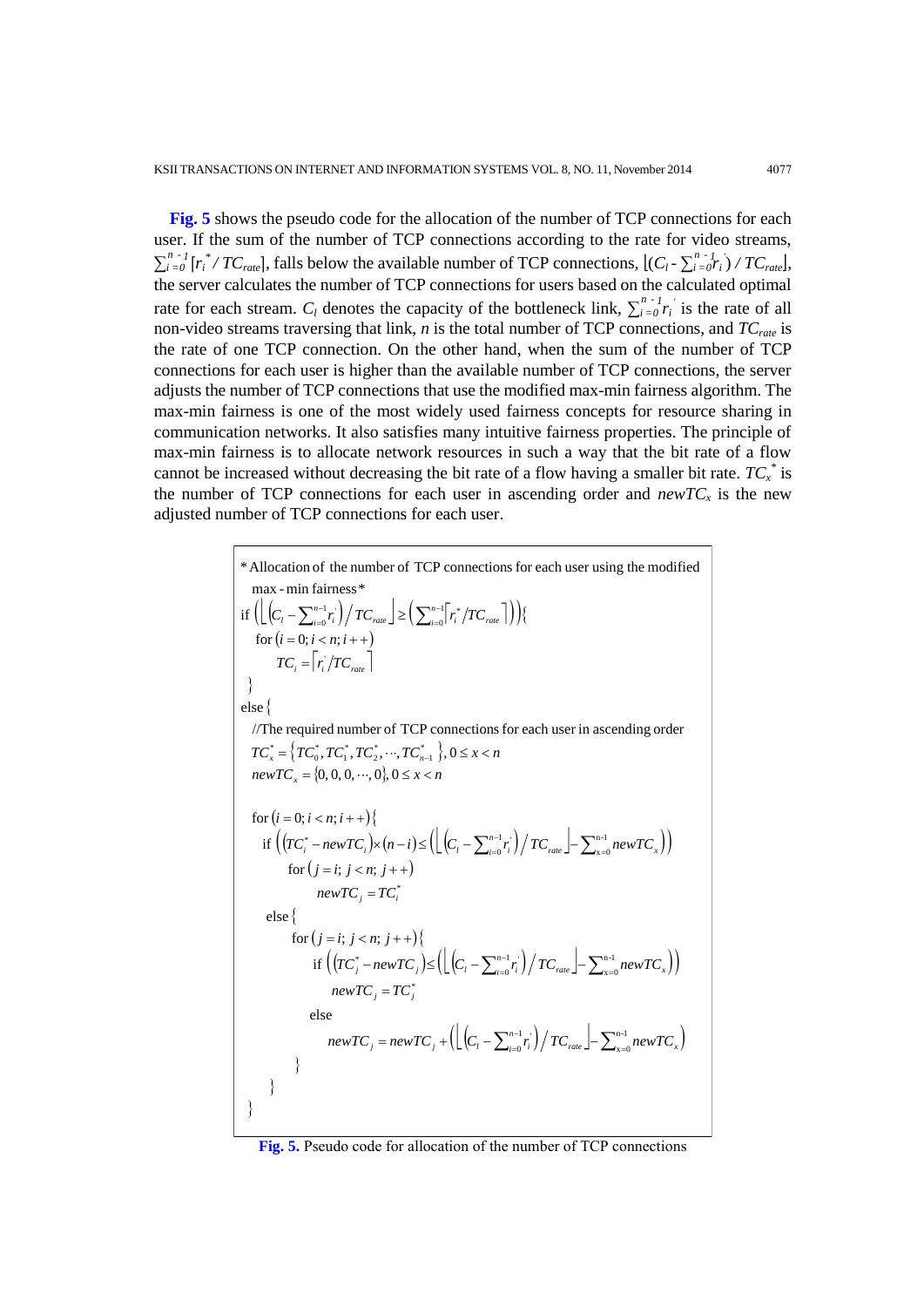To adaptively allocate the number of TCP connections for users, AM-TCP can minimize the total distortion of all streams and achieve a target utilization level at the bottleneck link by using the modified max-min fairness. It controls the number of TCP connections using the following procedure:

- Step 1: start from the number of TCP connections equal to zero for all flows.
- Step 2: increase the number of TCP connections of all flows at the same connections until the number of TCP connections of some of the flows is constrained by the available number of TCP connections; freeze the number of TCP connections of these flows.
- Step 3: apply step 2 repeatedly to non-frozen flows until the number of TCP connections of all flows is constrained by the available number of TCP connections.
- Step 4: allocate the number of TCP connections for each user by using the modified max-min fairness algorithm.

## **3.4 Adaptive Scheduling Algorithm**

To simultaneously distribute video packets over multiple TCP connections, our scheme controls the packet transmission. **Fig. 6** shows the operation of the adaptive scheduling algorithm for packets of each application. To reduce the number of out-of-order packets, our scheme predicts the packet receiving sequences using the available bandwidth of each TCP connection. To calculate the available bandwidth for each user, we use the TCP-Friendly Rate Control (TFRC) which provides smoother sending rates because it adjusts its sending rate based on the throughput equation as in (8). *S* is the packet size, *b* is the number of acknowledged packets,  $p$  is the packet loss rate,  $t_{RTT}$  is the round-trip time, and  $t_{RTO}$  is the retransmission timeout [15]. After obtaining the available bandwidth of each TCP connection, AM-TCP begins to split the traffic over multiple TCP connections as shown in **Fig. 6**.

$$
R_{TFRC} = \frac{S}{RTT\sqrt{\frac{2p}{3}} + t_{RTO}\left(3\sqrt{\frac{3bp}{8}}\right)p\left(1+32p^2\right)}
$$
(8)



**Fig. 6.** Operation of adaptive scheduling algorithm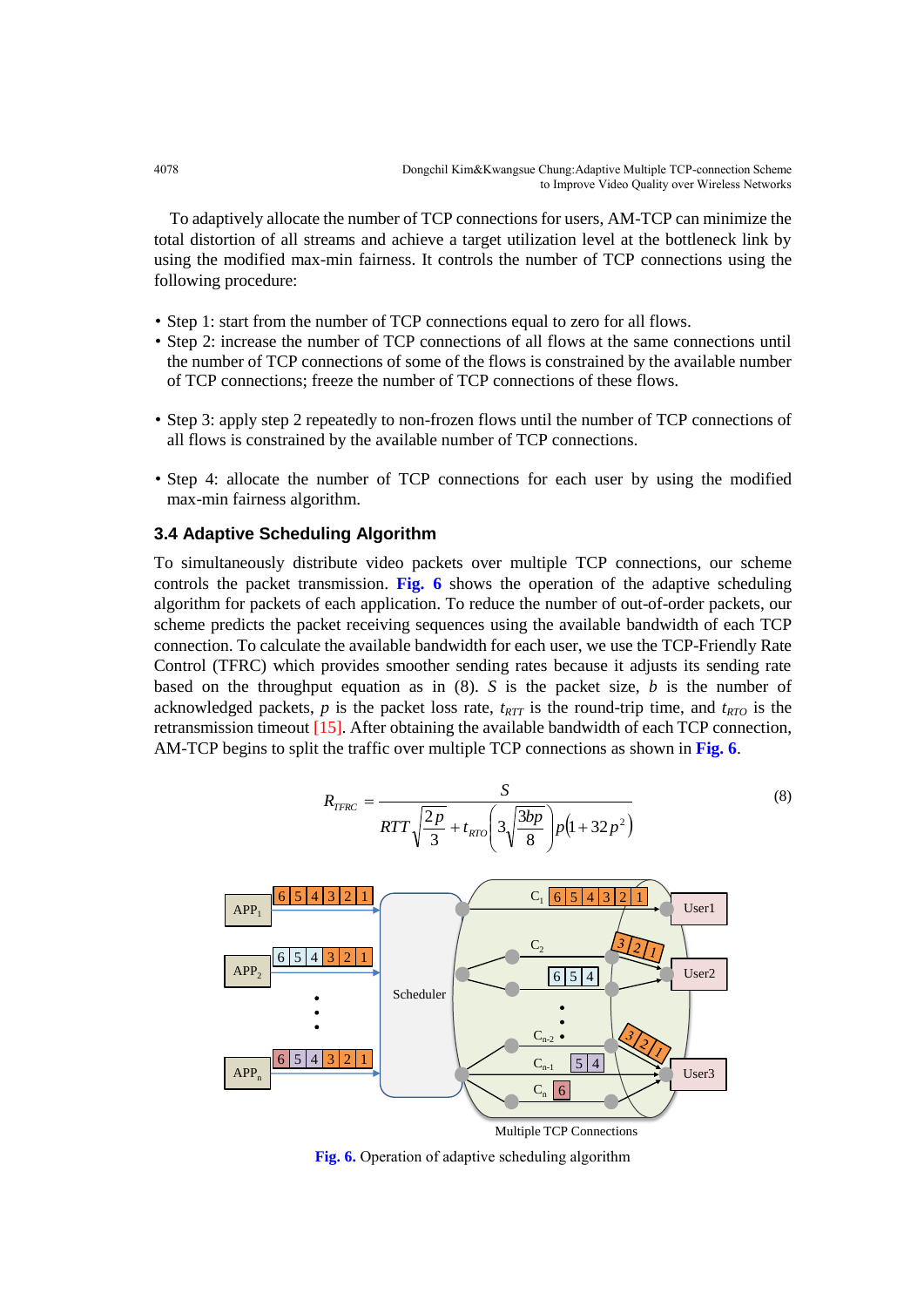**Fig. 7** shows the pseudo code of the adaptive scheduling algorithm. It is independently operated in each application. Our scheduling algorithm can also properly adjust the Packet Sequence Number (PSN) increment value,  $\Delta_{PSN}$ , for the next packet over the multiple TCP connection.  $\Delta_{PSN}$  depends on the bandwidth of the available TCP connection. Based on  $\Delta_{PSN}$ , the PSN of the next packet sent over each TCP connection is determined according to the algorithm as shown in **Fig. 7**. Once the server receives a data acknowledgement (ACK) from the sink, it estimates the available bandwidth for each TCP connection. In order to better ensure an in-order receiving sequence at the sink, if the *j-th* TCP connection is chosen, the PSN of the next packet to be sent for the TCP connection *j*,  $S_{PSN,i+ConnectionCount}$ , is simply  $L_{PSN}$  + <sup>Δ</sup> *PSN,j+ConnectionCount*, where *LPSN* is the largest packet PSN sent over the multiple TCP connections. <sup>Δ</sup> *PSN,j+ConnectionCount* is determined by TFRC calculated in (8). The *ConnectionCount* is the TCP connection number required to transmit the next packet.

> *Δ Rate PacketSize* } }  $ConnectionCount = j$ } if (*newTC*<sub>*i*</sub> *is selected*) {<br>
> for (*j* = 0; *j* < *newTC*<sub>*i*</sub>; *j* + +) { if  $(newTC<sub>i</sub>$  is selected) {  $ConnectionCount = 0$ <br>for  $(i = 0; i < n; i++)$ //ACK for PSN packet recevied at the server \* Adaptive scheduling algorithm for each application \*<br>//Input : available bandwidth of each TCP connection by estimated TFRC in (8)  $L_{PSN} = S_{PSN,j+Connection~Count}$  $S_{PSN.i+Connection\,Count} = L_{PSN} + \Delta_{PSN.i+Connection\,Count}$ *PSN,j*+Connection Count  $P_{PSN} = L_{PSN} + \Delta_{PSN,j+Connection \text{ Count}}$ <br>  $P_{PSN} = S_{PSN,j+Connection \text{ Count}}$ <br>  $P_{PSN} = S_{PSN,j+Connection \text{ Count}}$ *i*, *J* + + *J* 1  $= j$  $\sum_{t\text{-}\text{Connection Count}} = L_{PSN} + \Delta_{PSN,j+\text{Connection Count}}$ +Connection Count  $=$   $\lfloor Rate_{Connection,j+Connection\,Count} / PacketSize \rfloor$  $=0$

**Fig. 7.** Pseudo code for adaptive scheduling algorithm

### **4. Simulation Results**

This section presents the simulation results of AM-TCP performance in a wireless network. In order to evaluate the performance of AM-TCP, a number of experiments have been performed on the basis of the Network Simulator (NS) of Lawrence Berkeley National Laboratory (LBNL). **Fig. 8** shows the simulation topology for a video streaming service. All links have a capacity of 100Mbps each. The router and BS have a typical drop-tail queue that will reject the incoming packets in the case of an overflow leading to packet loss. The video server transmits video streams to R1 and R2 over the Internet. The video receivers are connected in wireless links. Also, two background traffic flows occur: the FTP traffic transmitted by TCP packets, where the FTP traffic rate is 40Mbps, and the exponential traffic transmitted by UDP packets. The exponential traffic rate is also 40Mbps. The transmission rate for the traffic is 1 Mbps; burst and idle time are both set to 0.5ms.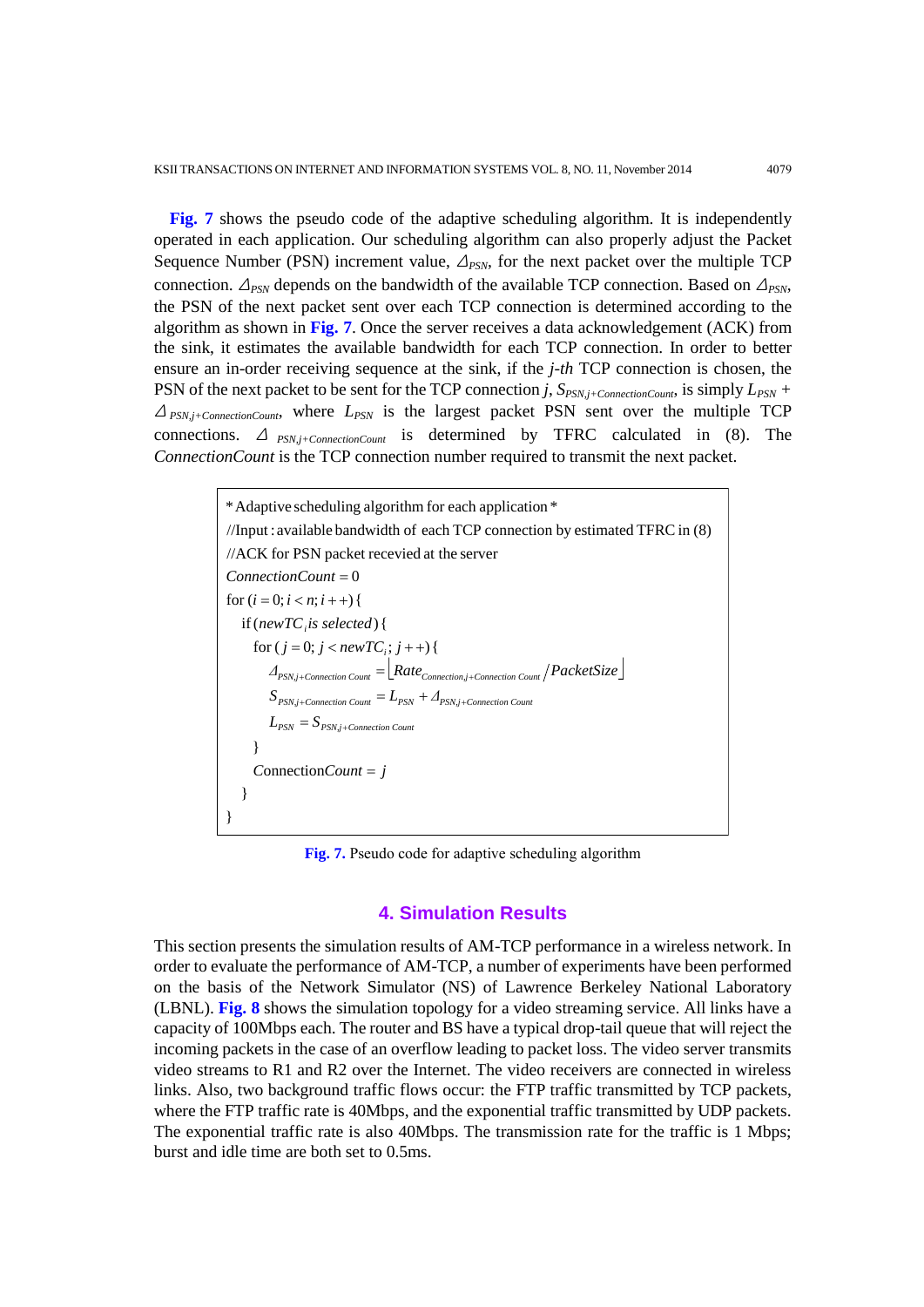4080 Dongchil Kim&Kwangsue Chung:Adaptive Multiple TCP-connection Scheme to Improve Video Quality over Wireless Networks



**Fig. 8.** Simulation topology

**Table 3** shows the configuration of simulation for the wireless network. The proposed scheme can be applied to any wireless networks, because AM-TCP calculates the network status using the weighted value according to CINR for each user. Also, PHY rate is determined according to the CINR. The simulation uses the video sequences to evaluate the performance of the proposed scheme as shown in **Table 4**. The test sequence is the "CITY" video and is encoded by using the scalability extension of H.264/AVC. The sequence has a resolution of CIF (352✕288) pixels per frame and a frame rate of 30 frames per second. The video packets are further segmented into network packets with a size of 1500 bytes for transmission. The receiver sends an acknowledgement packet upon receipt of each packet. This simulation uses the video layer of 16 and 19.

| <b>Parameter</b> | <b>PHY</b> rate    | <b>Frequency</b><br><b>Band</b> | <b>Duplex</b><br>Type     | <b>Multiple</b><br><b>Access</b> | <b>Cell</b><br>Coverage |
|------------------|--------------------|---------------------------------|---------------------------|----------------------------------|-------------------------|
| Value            | $0.61 - 18.43Mbps$ | $2.3$ GHz                       | TDD.<br>5 <sub>msec</sub> | <b>OFDMA</b>                     | l Km                    |

**Table 3.** Configuration of simulation for the wireless network

| <b>Table 4.</b> Bit-stream characteristics of the video layers |                                |                          |                         |                   |               |                          |                       |
|----------------------------------------------------------------|--------------------------------|--------------------------|-------------------------|-------------------|---------------|--------------------------|-----------------------|
| Video<br>Layer                                                 | <b>Spatial</b><br><b>Level</b> | <b>Temporal</b><br>Level | Quality<br><b>Level</b> | <b>Resolution</b> | Frame<br>Rate | <b>Bitrate</b><br>(kbps) | <b>Y-PSNR</b><br>(dB) |
| 16                                                             |                                | 4                        |                         | $352 \times 288$  | 30            | 353.3                    | 30.6                  |
| 17                                                             |                                | 4                        | 2                       | $352 \times 288$  | 30            | 503.4                    | 32.3                  |
| 18                                                             |                                | 4                        | 3                       | $352 \times 288$  | 30            | 735.3                    | 35.5                  |
| 19                                                             |                                | 4                        | 4                       | $352 \times 288$  | 30            | 921.4                    | 38.1                  |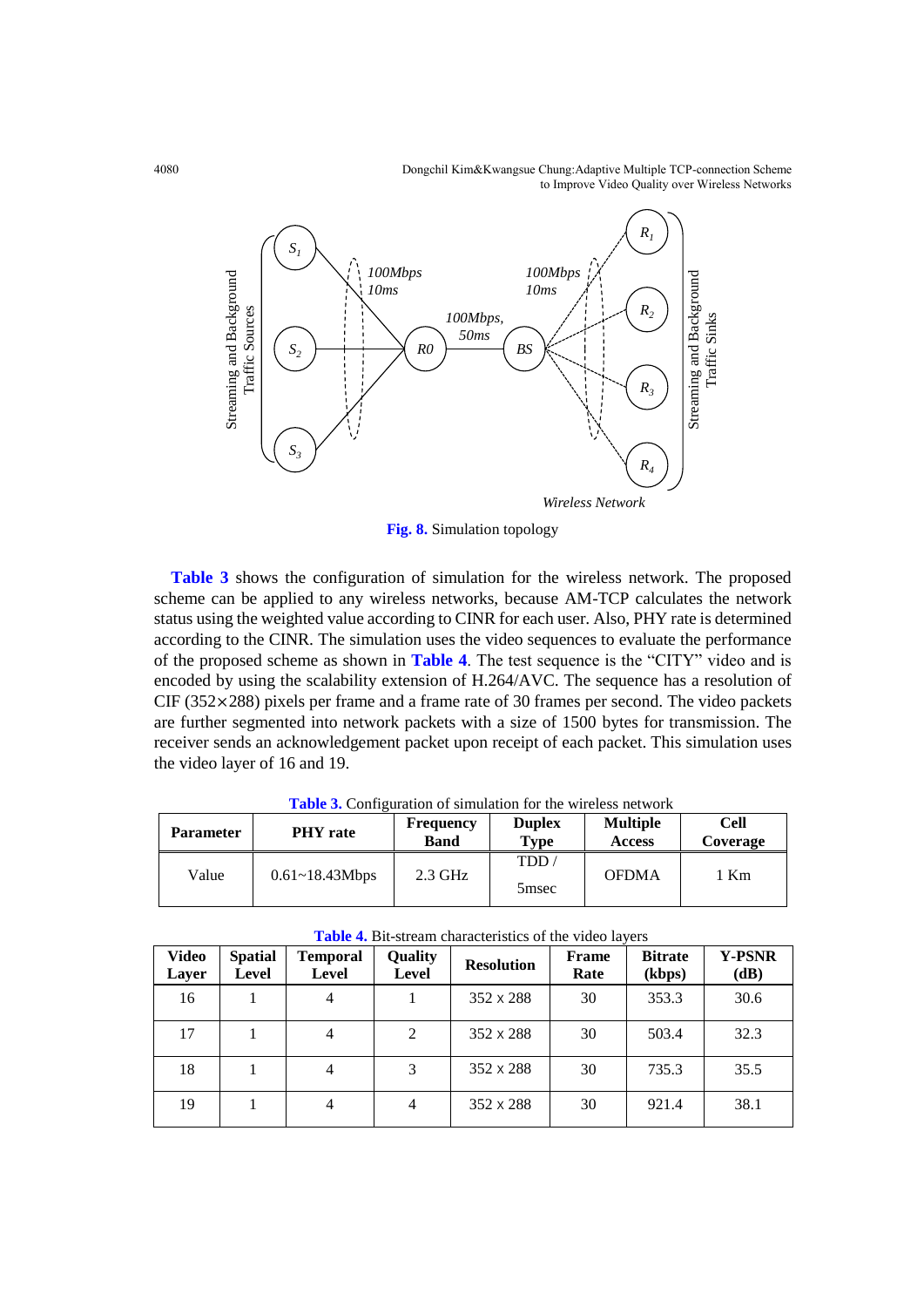**Fig. 9** shows a comparison of the throughput among the proposed AM-TCP, Multi-TCP, and TCP-Veno. TCP-Veno was originally designed considering wireless networks [16]. TCP-Veno distinguishes between congestion loss and random loss caused by network channel error. However, it shows a low throughput for the receiver required video layer of 19, as shown in **Fig. 9**, because it does not consider video RD characteristics and network status. This results in a severe reduction of the throughput in the presence of burst packet loss. Multi-TCP achieves higher throughput than TCP-Veno, but it still shows a reduction of throughput, because it uses a fixed number of TCP connections for a streaming session, regardless of the wireless network status and service requirements. Also, the Multi-TCP scheme treats any loss packet as a signal of network congestion and adjusts its transmission rate accordingly. This rate reduction is unnecessary if the packet loss is due to the error occurring in the wireless channel, which in turn causes bad performance for end-to-end delivery quality. Thus, it triggers spurious retransmission caused by the reordering of packets. On the other hand, AM-TCP achieves a much higher throughput than other schemes as the proposed scheme adjusts the number of TCP connections based on the reflection of differences in the video RD characteristics of two streams and network status. Through this simulation result, the proposed scheme can successfully achieve service quality fairness.



**Fig. 10** shows a comparison of the number of video buffer underflows at the receiver. AM-TCP and Multi-TCP achieve lower the number of video buffer underflows than TCP-Veno, because these schemes use the multiple TCP connection scheme for a streaming session. Therefore, AM-TCP and Multi-TCP schemes can reduce the video buffer underflows by achieving higher throughput than TCP-Veno scheme. To evaluate the service fairness, we used Jain's fairness index equation as in (9) which is defined in [17], where *n* is the number of connections and *x<sup>i</sup>* is the throughput of the *i-th* connection. As *f* reaches closer to 1, the scheme has more fairness. We compare *f* among the proposed AM-TCP, Multi-TCP, and TCP-Veno schemes. **Fig. 11** shows the service fairness index of these schemes. The service fairness index of the proposed AM-TCP scheme was very close to 1, indicating that service quality fairness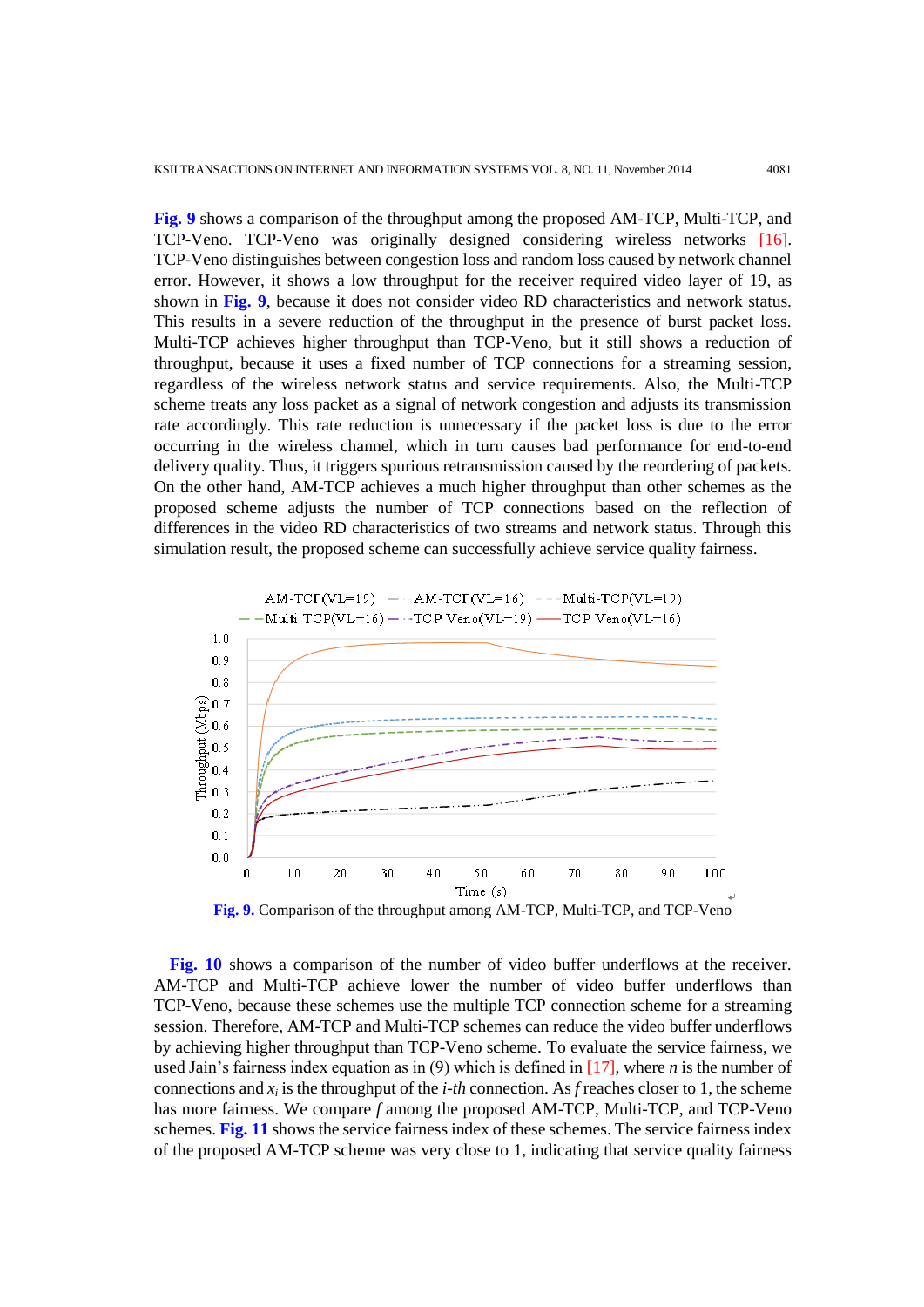among users was achieved.



**Fig. 10.** Comparison of the number of video buffer underflows among AM-TCP, Multi-TCP, and



TCP-Veno

**Fig. 11.** Comparison of the service fairness among AM-TCP, Multi-TCP, and TCP-Veno

**Fig. 12** presents a performance comparison of the packet loss ratio. It is clearly seen that AM-TCP reduces the packet loss ratio because AM-TCP considers the QoS required for users. **Fig. 13** shows a comparison of the PSNR among the proposed scheme, Multi-TCP, and TCP-Veno. The PSNR of AM-TCP is higher than that of the existing schemes as the proposed scheme adaptively controls the number of TCP connections for each stream. This is based on the estimated network error level and video RD characteristics.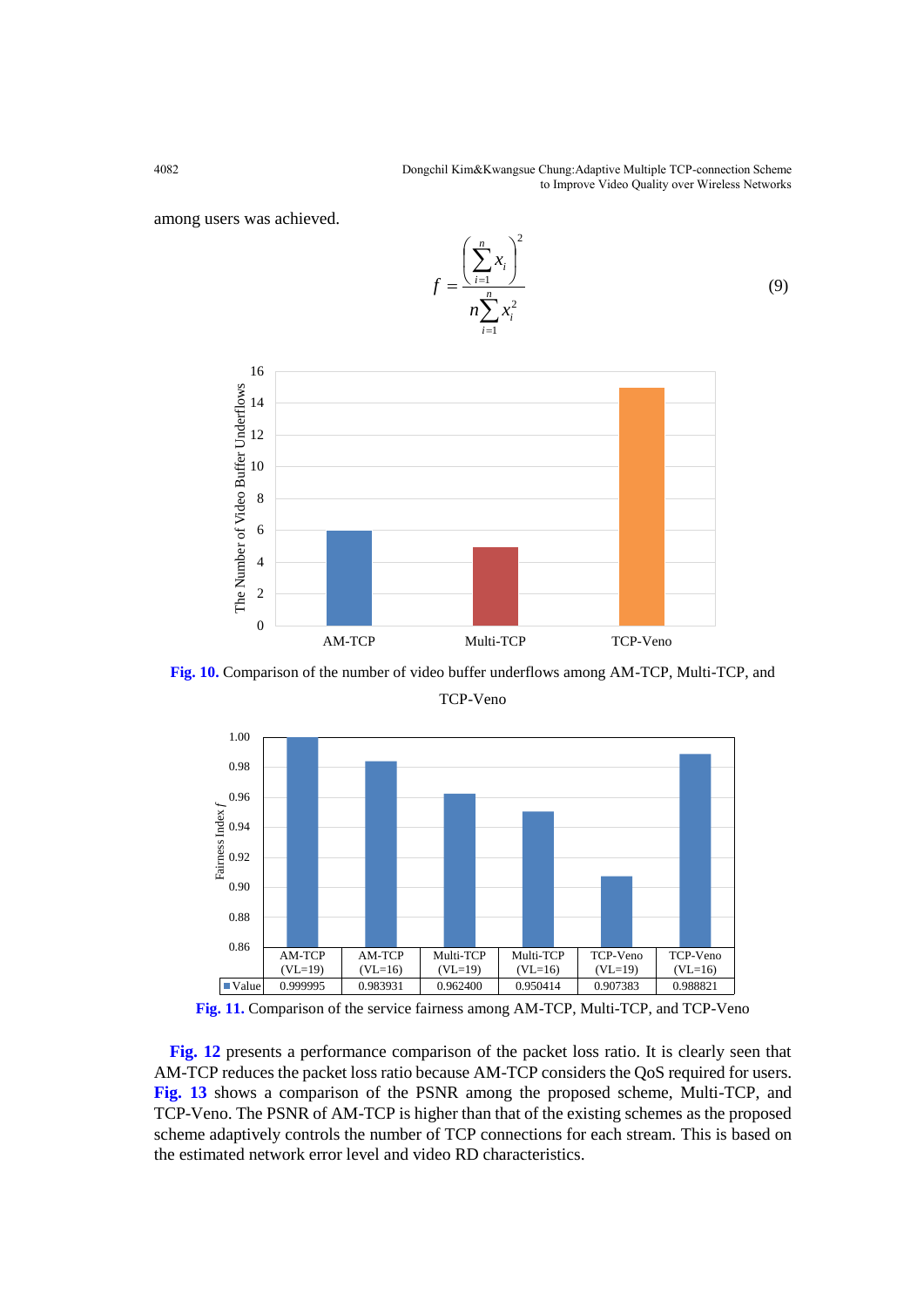

**Fig. 12.** Comparison of the packet loss ratios among AM-TCP, Multi-TCP, and TCP-Veno



**Fig. 13.** Comparison of the PSNR among AM-TCP, Multi-TCP, and TCP-Veno

The PSNR compares the maximum possible signal to the noise between a source and a destination image,  $I_D$  and  $I_S$  respectively. The PSNR is defined as in (10), where  $MSE$  ( $I_D$ ,  $I_S$ ) is the mean square error of the two images and *Vpeak = 2h -1*, with *h* as the bit color depth.

$$
PSNR(I_D, I_S) = 20 \log_{10} \frac{V_{peak}}{MSE(I_D, I_S)}[dB]
$$
\n(10)

It is more tractable to represent the PSNR frame by frame than to calculate the average PSNR of all the frames, because an average PSNR may not map well to the overall subjective impression during a video playback. Therefore, in this paper, the frame-wise PSNR is used to assess the video quality. **Table 5** shows the heuristic mapping of PSNR to the Mean Opinion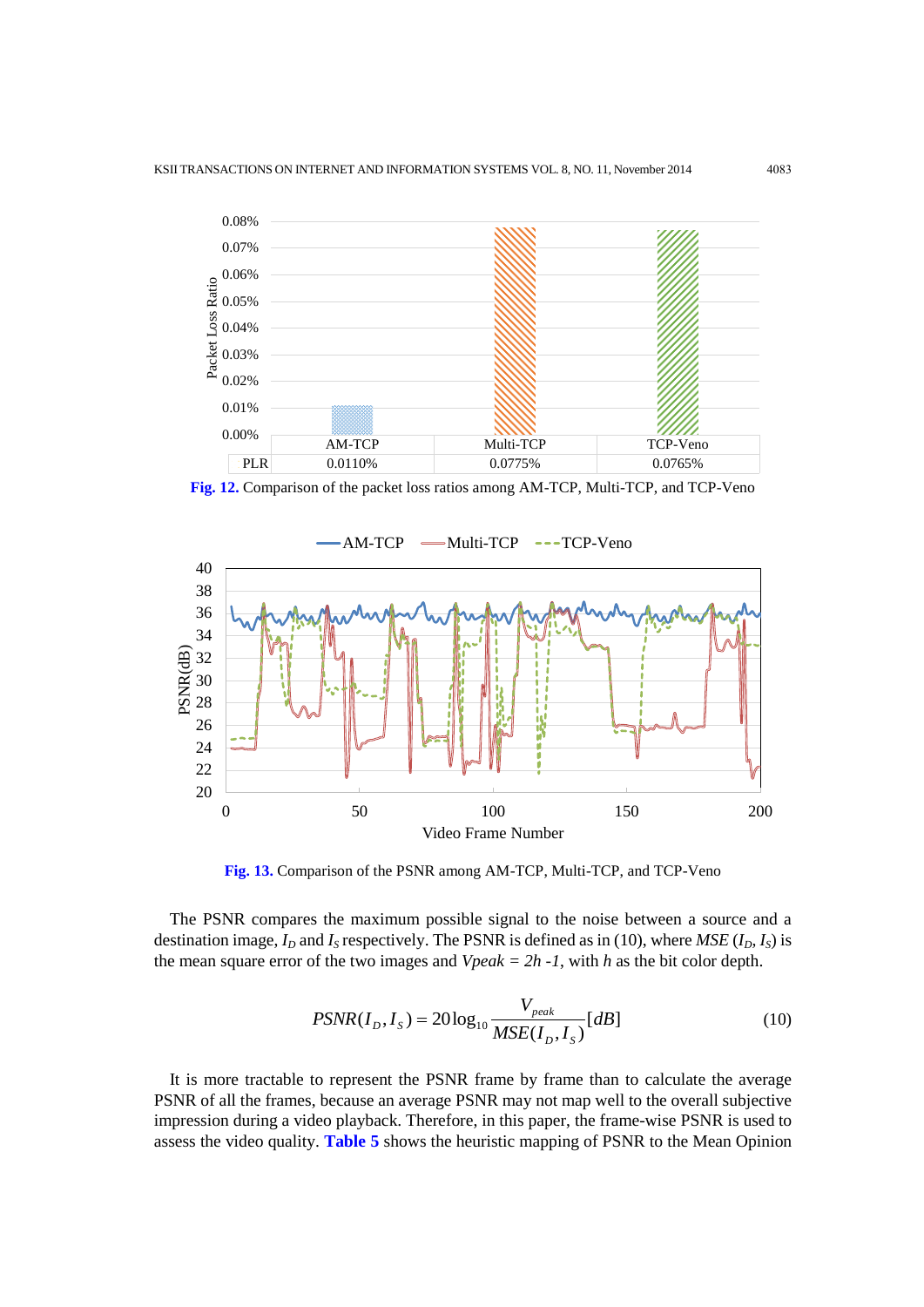Score (MOS) [18]. The MOS is a numerical measure of perceptual quality at the receiving end. The metric virtually indicates the video quality perceived by the end-user on a scale from 1 to 5. Mapping the PSNR of **Fig. 13** to MOS grades, based on **Table 5**, provides a simplified and widely used numerical description of the perceived visual quality. All received video frames are characterized by a MOS grade of either good or excellent, achieving a satisfactory performance on video delivery throughout the entire connection [2].

| <b>PSNR</b><br>(dB) | <b>MOS</b>    |  |  |  |
|---------------------|---------------|--|--|--|
| >37                 | 5 (Excellent) |  |  |  |
| 31-37               | 4 (Good)      |  |  |  |
| $25 - 31$           | $3$ (Fair)    |  |  |  |
| $20 - 25$           | 2 (Poor)      |  |  |  |
| $<$ 20              | $1$ (Bad)     |  |  |  |

**Table 5.** Possible PSNR to MOS conversion

**Fig. 14** shows a comparison of the picture of reconstructed sequences. We use two test sequences that are the "CITY" video and the "CREW" video. The sequences have a resolution of CIF (352✕288) pixels per frame and a frame rate of 30 frames per second. The impairments are induced by the loss of the media frame when network congestion and wireless channel error occur. AM-TCP improves throughput of each video stream and reduces the packet loss rate significantly for test sequences. It also prevents the error propagation to the successive frames. These simulation results indicate that the proposed scheme provides seamless and high quality video streaming services.



 $(c)$  (d) **Fig. 14.** Comparison of the pictures of reconstructed sequences (a) Original video: "CITY" and "CREW" (b) AM-TCP: "CITY" and "CREW" (c) Multi-TCP: "CITY" and "CREW" (d) TCP-Veno: "CITY" and "CREW"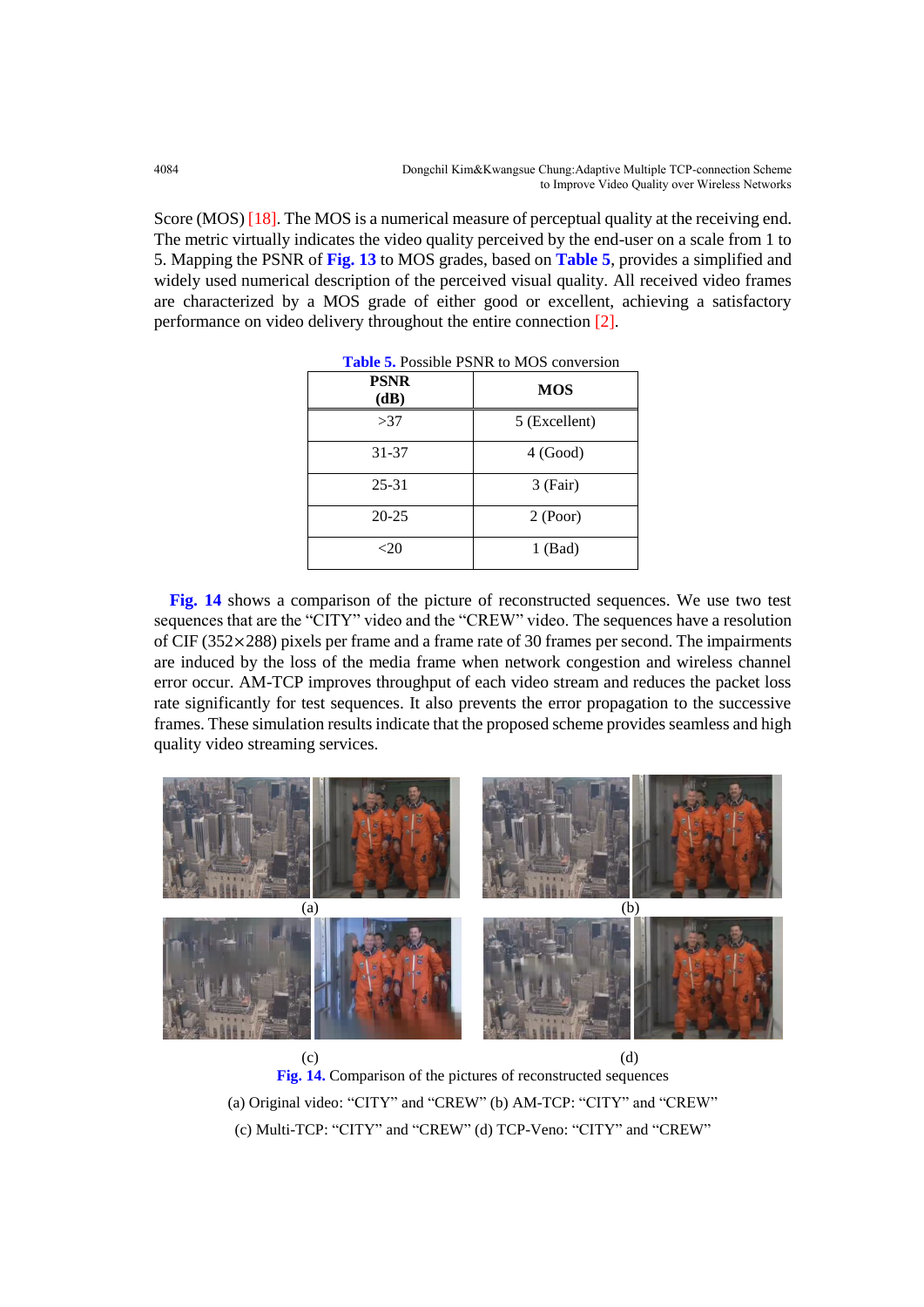#### **5. Conclusion**

Guaranteeing the QoS requirement for each user in wireless networks is an important factor for a video streaming application. AM-TCP was proposed in this paper to guarantee video quality for mobile devices in wireless networks. AM-TCP calculated the optimal rate required to adaptively control the number of TCP connections according to the video RD characteristics of each stream and network status; i.e., the network buffer condition and CINR. Furthermore, AM-TCP allocated the number of TCP connections using the modified max-min fairness algorithm in order to maximize the quality of video streaming services in the case where a lack of available bandwidth occurs. The performance evaluation results proved that the proposed scheme can significantly improve the quality of video streaming by avoiding the packet loss during network error and considering the video RD characteristics. The proposed scheme can also minimize the total distortion of all participating video streams and hence maximize the service quality by guaranteeing the quality of each video streaming session. In future work, we intend to extend the proposed AM-TCP scheme for heterogeneous wireless networks, because the future network situation becomes more complicated in the context of multiple available links that involve a low bandwidth, high lossy, or long-delay wireless network [19][20].

#### **References**

- [1] P. Rengaraju, C. Lung, F. Yu and A. Srinivasan, "On QoE monitoring and E2E service assurance in 4G wireless networks," *IEEE Wireless Communications*, vol. 19, Issue 4, pp. 89-96, August, 2012. [Article \(CrossRef Link\).](http://dx.doi.org/10.1109/MWC.2012.6272428)
- [2] D. Kim and K. Chung, "A network-aware quality adaptation scheme for device collaboration service in home networks," *IEEE Transactions on Consumer Electronics*, vol. 58, no. 2, pp. 374-381, May, 2012. [Article \(CrossRef Link\).](http://dx.doi.org/10.1109/TCE.2012.6227436)
- [3] H. Shiang and M. Schaar, "A quality-centric TCP-friendly congestion control for multimedia transmission," *IEEE Transactions on Multimedia*, vol. 14, no. 3, pp.896-909, June, 2012. [Article \(CrossRef Link\).](http://dx.doi.org/10.1109/TMM.2012.2187178)
- [4] T. Minhas, O. Lagunas, P. Arlos and M. Fiedler, "Mobile video sensitivity to packet loss and packet delay variation in terms of QoE," in *Proc. of the International Packet Video Workshop*, pp.83-88, May, 2012. [Article \(CrossRef Link\).](http://dx.doi.org/doi:10.1109/PV.2012.6229747)
- [5] J. Yan, W. Mühlbauer and B. Plattner, "Analytical framework for improving the quality of streaming over TCP," *IEEE Transactions on Multimedia*, vol. 14, no. 6, pp. 1579-1590, December, 2012. [Article \(CrossRef Link\).](http://dx.doi.org/10.1109/TMM.2012.2187182)
- [6] J. Park, R. Karrer and J. Kim, "TCP-ROME: A transport-layer parallel streaming protocol for real-time online multimedia environments," *Journal of Communications and Networks*, vol. 13, no. 3, pp. 277-285, June, 2011. [Article \(CrossRef Link\).](http://dx.doi.org/10.1109/JCN.2011.6157437)
- [7] S. Tullimas, T. Nguyen, R. Edgecomb and S. Cheung, "Multimedia streaming using multiple TCP connections," *ACM Transactions on Multimedia Computing, Communications, and Applications*, vol. 4, Issue 2, pp. 12:1-12:20, May, 2008. [Article \(CrossRef Link\).](http://dx.doi.org/doi:10.1145/1352012.1352016)
- [8] J. Wang, J. Wen, J. Zhang and Y. Han, "TCP-FIT: An improved TCP congestion control algorithm and its performance," in *Proc. of the IEEE INFOCOM*, pp. 2894-2902, April, 2011. [Article \(CrossRef Link\).](http://dx.doi.org/doi:10.1109/INFCOM.2011.5935128)
- [9] B. Wang, W. Wei, Z. Guo and D. Towsley, "Multipath live streaming via TCP: scheme, performance and benefits," *ACM Transactions on Multimedia Computing, Communications, and Applications*, vol. 5, Issue 3, pp. 25:1-25:23, August, 2009. [Article \(CrossRef Link\).](http://dx.doi.org/doi:10.1145/1556134.1556142)